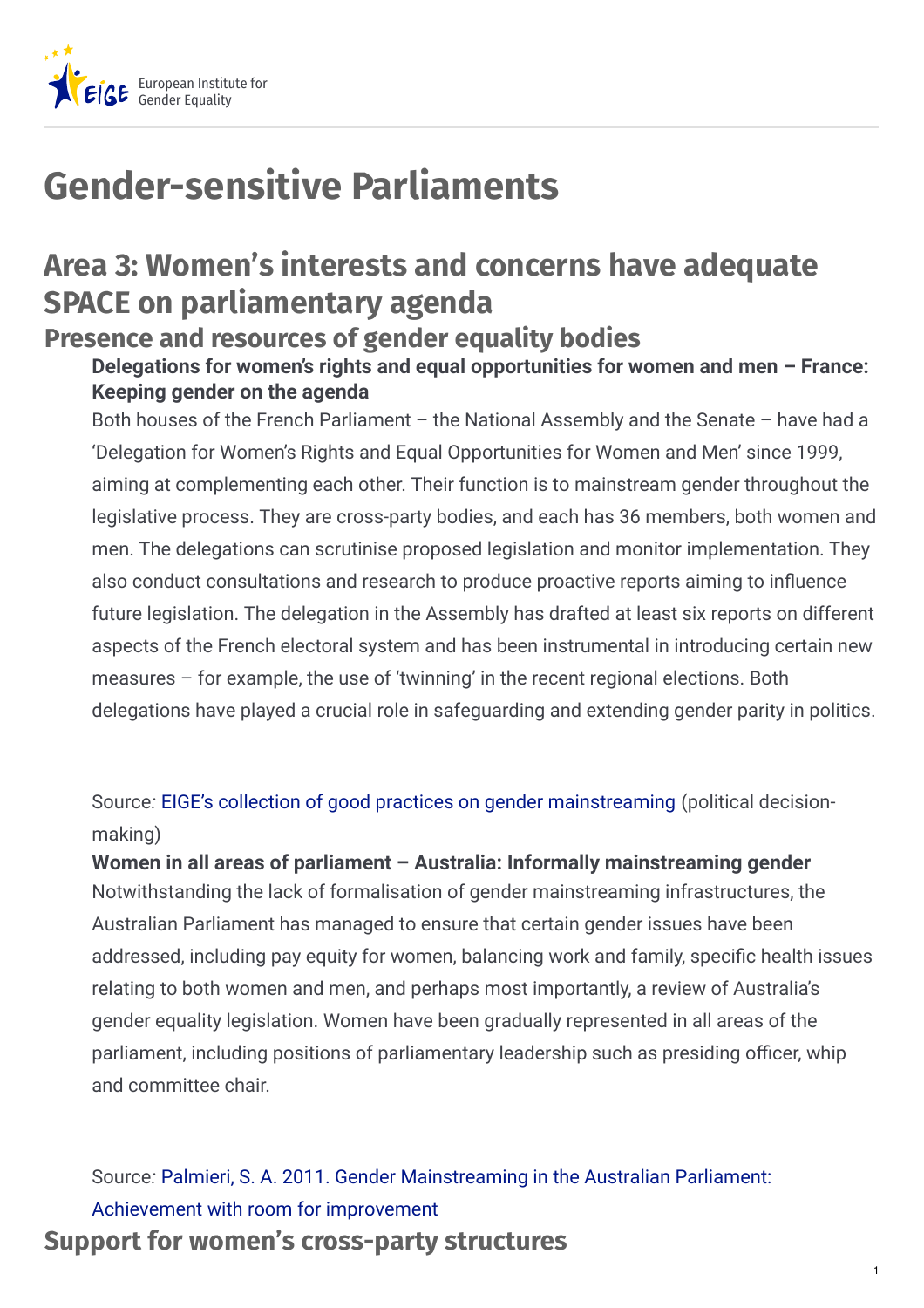#### **An** influential caucus: The Forum of Rwandan Women Parliamentarians (FFRP)

Since its formation, the FFRP has grown to be a prominent institution within parliament and a leading voice in the national women's movement. As women's numbers in parliament have grown and the caucus has matured, the FFRP's ability to influence legislation has increased. Its strength was one of the factors that contributed to the success of legislation to combat gender-based violence, for instance.

Source*:* [Inter-Parliamentary](https://www.ipu.org/resources/publications/reports/2016-07/gender-sensitive-parliaments) Union. 2011. Gender-sensitive parliaments: A global review of good practices

#### See also: IPU (2013) [Guidelines](http://www.ipu.org/pdf/publications/caucus-e.pdf) for Women's Caucuses **Women's Parliament – Parliament of Catalonia**

On 01 July 2019, the Parliament of Catalonia together with the Women's National Council of Catalonia held an all-women session with 60 women MPs across the political spectrum and representatives of women's organizations. The session aimed to strengthen ties between women's groups and women Members of Parliament and to ensure that gender-sensitive policies are put forward on the political agenda. The Women's Parliament read and approved a declaration that reflects the spirit of the Fourth World Conference on Women (1995). It calls for advancing gender equality with focus on critical areas of concern of the Beijing Platform for Action: human rights of women; education and culture; women and the economy; social and political participation; health, sexual and reproductive rights; and violence against women.

Source: [Parliament](https://www.parlament.cat/pcat/parlament/parlament-genere/) of Catalonia

See also: Women's [Parliament](https://www.parlament.cat/document/documents/6847599.pdf); [Declaration](https://www.parlament.cat/document/actualitat/6451124.pdf)

## **Gender issues on the agenda Gender Equality Training – Ghana: Developing a manual for GET**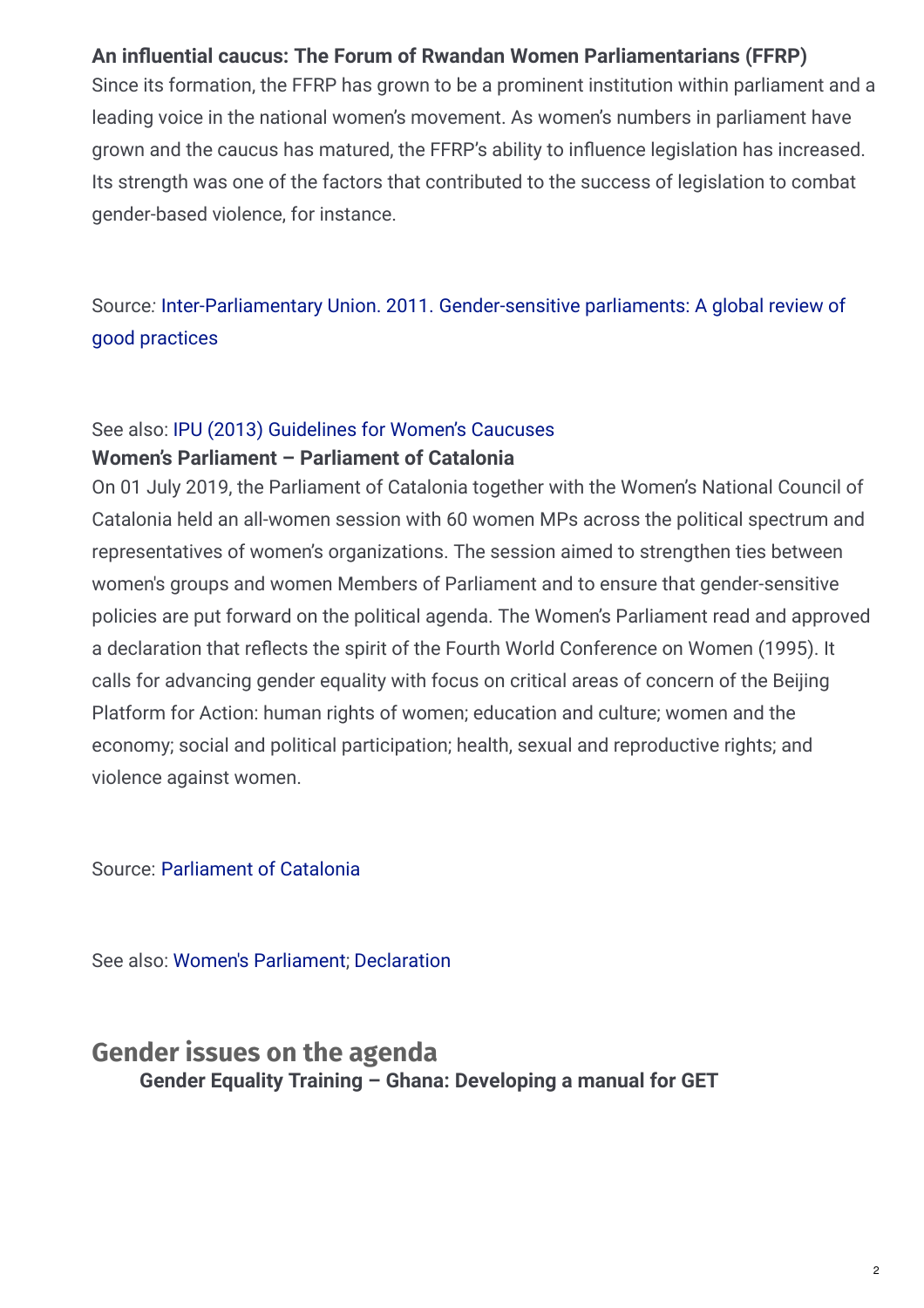The Parliamentary Centre is developing this manual primarily for members of the Ghana Parliament and parliamentary staff. It is made up of three modules, with each module comprising two units, and is designed to provide knowledge and skills on gender and gender mainstreaming to Ghana's parliament. The manual's target audience includes the chairs and members of parliamentary committees, and staff of parliamentary committees. This manual is the Parliamentary Centre's contribution towards supporting parliamentarians to acquire knowledge on gender, and building skills for the effective promotion of gender equality in Ghana. The manual will also be of benefit to individuals who are interested in learning about gender and gender mainstreaming.

#### Source: [www.agora-parl.org](http://www.agora-parl.org/resources/library/gender-training-manual-parliament-ghana)

## **Gender budgeting**

### **The Appendix to the Budget Statement – Sweden: A standard procedure to budget gender equality**

In the Swedish Parliament, gender-sensitive budgeting means that the Committee on Finance, which prepares the adoption of the central government budget, takes gender equality into consideration. One aspect of the process is that every year since 1988 a separate appendix has been attached to the budget bill showing the distribution of economic resources between the sexes (Appendix to the Budget Statement: Distribution of Economic Resources between Women and Men). In recent years, the Ministry of Finance and the Government's Division for Gender Equality have worked together to raise the document's profile. The appendix shows how gender inequalities between women and men are expressed in economic terms, but it also shows how welfare systems help to close the gender gap. In analysing the relative economic situation of women and men, it examines the distribution of household work, gainful employment, studies, the distribution of earnings, capital income and social insurance benefits. Finally, it examines disposable income, combining the various types of after-tax income.

Source*:* [Inter-Parliamentary](https://www.ipu.org/resources/publications/reports/2016-07/gender-sensitive-parliaments) Union. 2011. Gender-sensitive parliaments: A global review of good practices.

**Gender perspective in staff's work**

**Raising awareness of gender inequalities in parliament as a workplace – UK: Parliagender**